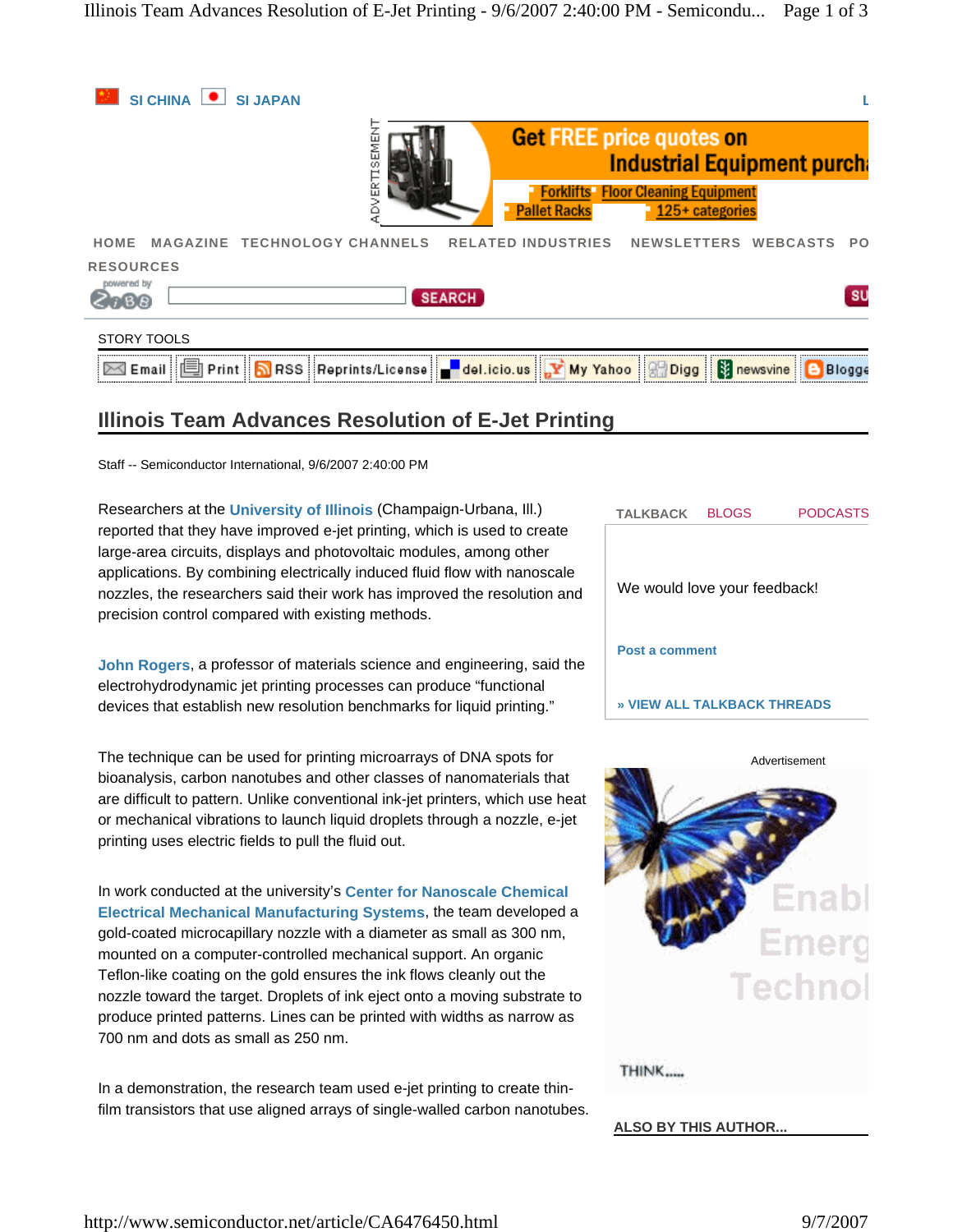Source and drain electrodes were printed on flexible plastic substrates. The transistors were fully operational, with properties comparable with similar devices fabricated with conventional photolithographic methods, according to the university.

The approach can be extended to a wide variety of functional organic and inorganic inks, including suspensions of solid objects and silicon rods.

A paper on the work was published in the **August issue of Nature Materials**.

| RSS Reprints/License del.icio.us Y My Yahoo Q Digg |  |  |
|----------------------------------------------------|--|--|
| <b>B</b> newsvine <b>B</b> Blogger LiveJournal     |  |  |



## **» SUBMIT FEEDBACK**

There are no comments posted for this article.

Ads By Google

**Semiconductor Employers** Apply to 1168 IC Companies Now - Sr. - Entry Level - Intern - \$19.95 www.chipcareers.com

**Freescale Semiconductors** Making the World a Smarter Place With Freescale Semiconductors. www.Freescale.com/semiconductors

**Semiconductor Jobs** Semiconductor, MEMS, RF, Design Job Recruit for Semiconductor, MEMS, RF www.semiconnect.com

**German Engineering Federation Crea PV-Related Firms PECVD System Lamp Subsystem Inclinometer Temperature Timer Controller » MORE**